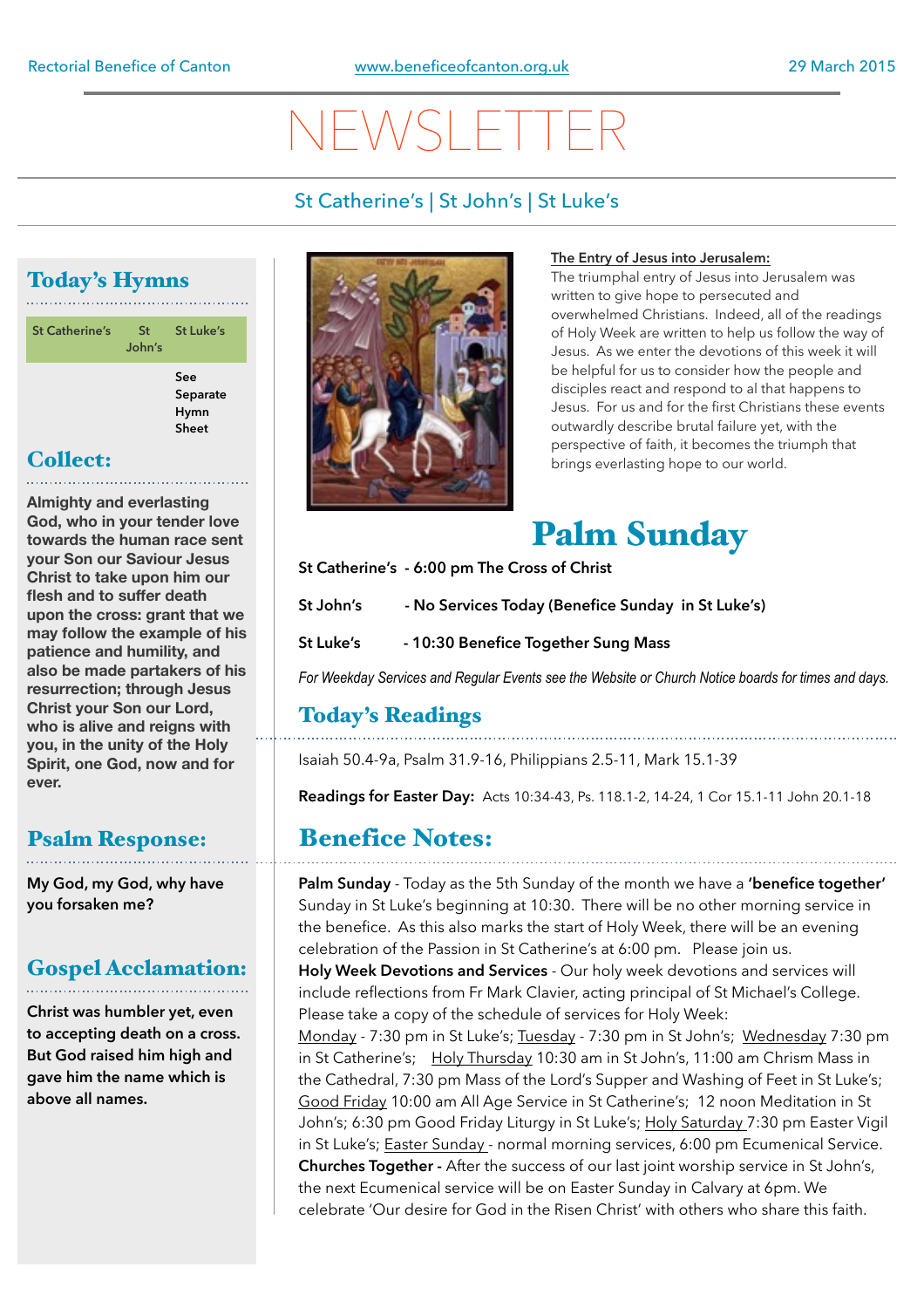#### Rectorial Benefice of Canton [www.beneficeofcanton.org.uk](http://www.beneficeofcanton.org.uk) 29 March 2015

**Messy Church** - Thank you to all those who donated or promised lego or duplo. There is a planning meeting for the April Messy Church on Sunday 12 April at 5:00 pm in St John's.

**Joint DCC Meeting and Evening Prayer** at 6:00 pm in St John's on 19 April. Refreshments to follow.

**Confirmation Class -** The next confirmation class will be on Sunday 26 April at 3pm in St Luke's.

**Benefice Noticeboard** - If you would like to include something in the notes please send it to [linsaycoolhouse@hotmail.com](mailto:linsaycoolhouse@hotmail.com). Please try to keep contributions brief as space is often very limited.

**Youth Team Initiatives** - We will focus on the following priorities in the coming months:

**Battle of the Bands** - this will be a music event for young people from year 9 upwards taking place on a Saturday 4 July application forms will be available after Easter;

Youth Club - We are launching the youth club on the week beginning 1 June beginning with two nights a week but hoping to move to three in September. We have much of the resources in place yet we need a team of adult helpers who will help oversee the activities each evening. There is an information page and sign up sheet at the back of our churches. **Soul Survivor August 2015** - Soul Survivor is a 5 day event for Christian Youth Groups and teenage Christians (aged 12+) in Shepton Mallet. It has a festival atmosphere with lots of activities, camping and worship that is designed for young people. Application forms are available at the back of the Church. For more info: [soulsurvivor.com](http://soulsurvivor.com) and on our website. **May Half Term Sports** - Sign up sheet and information at the back of the church for a proposed sports/activities club for children to take place during the May half term. It is hoped to be as low cost as possible to allow families struggling financially to participate. However, could you give us a day (or more) during this week? Please help us.

**Electoral Roll** - If you haven't already done so please fill in an electoral form (available at the back of the Church). Please note, the old Electoral Roll will no longer be valid and everyone needs to enrol on the new one to vote at the Easter Vestry **Easter Vestry -** The Annual Easter Vestry is on Wednesday 29 April at 7:30 pm in St Luke's Church. All are welcome.

#### St Catherine's Notes:

**The Cross of Christ** - This evening at 6:00 pm in St Catherine's. A celebration of the passion and death of Jesus in word and music.

**Hall Bookings -** To book the Hall please contact Angharad Elias 07989 747026 [hall.stcatherines@gmail.com](mailto:hall.stcatherines@gmail.com)

## St John's Notes:

For booking the Church or Vestry please contact the clergy.

#### St Luke's Notes:

**Hall Bookings -** To book the Hall please contact Jackie or Haydn Page on 029 2091 3808 [haydnpage@hotmail.co.uk](mailto:haydnpage@hotmail.co.uk) **Women's Group** - On the afternoon of Thurs May 7 a trip to the Mansion House for a tour and a very special tea has been arranged. All are welcome. Names to Jeanie asap.

**Recently Departed:** Henrietta Rawlinson, Gillian Ann O'Neill

#### This Week in the Benefice: (Diocesan Prayer / Anglican Prayer Cycle / Events and Services)

**Sun 29** RB Llantwit Major: Huw Butler (R); Jerusalem;

**Mon 30**Pendoylan w Welsh St Donats, Edwin Counsell (V); Multan, Pakistan;

**Tues 31** Peterston-super-Ely w St Brides-super-Ely, Martin Davies (PinC); Mumbai;

**Wed 01**St Michael's College, Dr Mark Clavier, Acting Principal, the staff and those in training; Mumias, Kenya;

**Thur 02 Maundy Thursday** - Pontyclun and Talygarn, Sue Rees (V); Mundri, Sudan;

**Fri 03 Good Friday** - St Nicholas w Bonvilston & St George Super Ely, Martin Davies (PinC); Muyinga, Burundi;

**Sat 04 Holy Saturda**y - Archdeaconry of Morgannwg, Ven. Christopher Smith; Mytikyina, Myanmar;

**Sun 05 Easter Sunday -** Dowlais and Penydarren, Joyce Harman (R); Nagpur;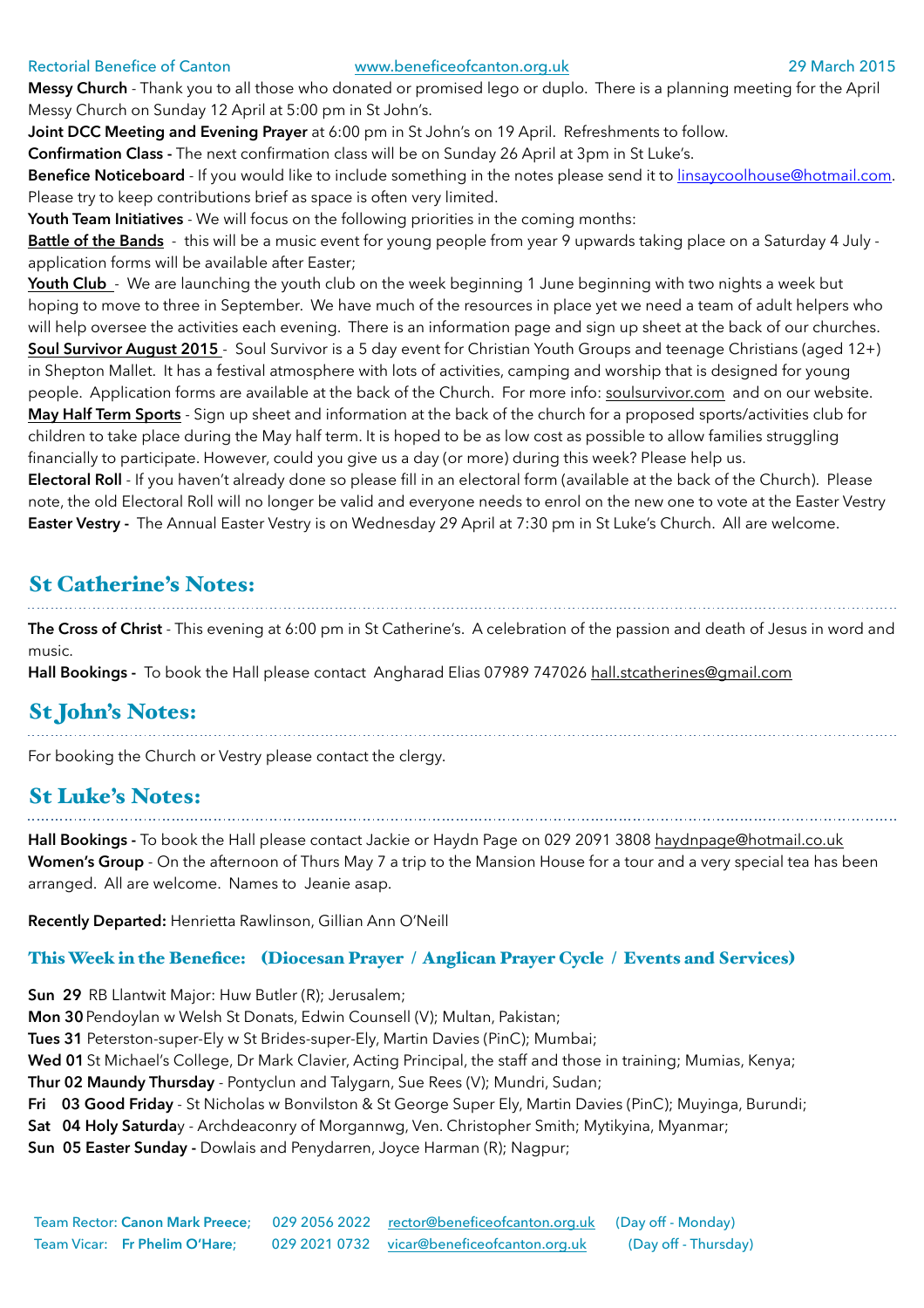#### **Isaiah 50. 4-9a**

The Lord GOD has given me the tongue of a teacher, that I may know how to sustain the weary with a word. Morning by morning he wakens – wakens my ear to listen as those who are taught. The Lord GOD has opened my ear, and I was not rebellious, I did not turn backwards. I gave my back to those who struck me, and my cheeks to those who pulled out the beard; I did not hide my face from insult and spitting. The Lord GOD helps me; therefore I have not been disgraced; therefore I have set my face like flint, and I know that I shall not be put to shame; he who vindicates me is near. Who will contend with me? Let us stand up together. Who are my adversaries? Let them confront me. It is the Lord GOD who helps me; who will declare me guilty?

#### **Psalm 31. 9-16, [17, 18]**

Be gracious to me, O LORD, for I am in distress; my eye wastes away from grief, my soul and body also. For my life is spent with sorrow, and my years with sighing; my strength fails because of my misery, and my bones waste away. I am the scorn of all my adversaries, a horror to my neighbours, an object of dread to my acquaintances; those who see me in the street flee from me. I have passed out of mind like one who is dead; I have become like a broken vessel. For I hear the whispering of many – terror all around! – as they scheme together against me, as they plot to take my life. But I trust in you, O LORD; I say, 'You are my God.' My times are in your hand; deliver me from the hand of my enemies and persecutors. Let your face shine upon your servant; save me in your steadfast love.

Do not let me be put to shame, O LORD, for I call on you; let the wicked be put to shame; let them go dumbfounded to Sheol. Let the lying lips be stilled that speak insolently against the righteous with pride and contempt.

#### **Philippians 2. 5-11**

Let the same mind be in you that was in Christ Jesus, who, though he was in the form of God, did not regard equality with God as something to be exploited, but emptied himself, taking the form of a slave, being born in human likeness. And being found in human form, he humbled himself and became obedient to the point of death – even death on a cross.

Therefore God also highly exalted him and gave him the name that is above every name, so that at the name of Jesus every knee should bend, in heaven and on earth and under the earth, and every tongue should confess that Jesus Christ is Lord, to the glory of God the Father.

#### **Mark 15. 1-39,**

As soon as it was morning, the chief priests held a consultation with the elders and scribes and the whole council. They bound Jesus, led him away, and handed him over to Pilate. Pilate asked him, 'Are you the King of the Jews?' He answered him, 'You say so.' Then the chief priests accused him of many things. Pilate asked him again, 'Have you no answer? See how many charges they bring against you.' But Jesus made no further reply, so that Pilate was amazed.

Now at the festival he used to release a prisoner for them, anyone for whom they asked. Now a man called Barabbas was in prison with the rebels who had committed murder during the insurrection. So the crowd came and began to ask Pilate to do for them according to his custom. Then he answered them, 'Do you want me to release for you the King of the Jews?' For he realized that it was out of jealousy that the chief priests had handed him over. But the chief priests stirred up the crowd to have him release Barabbas for